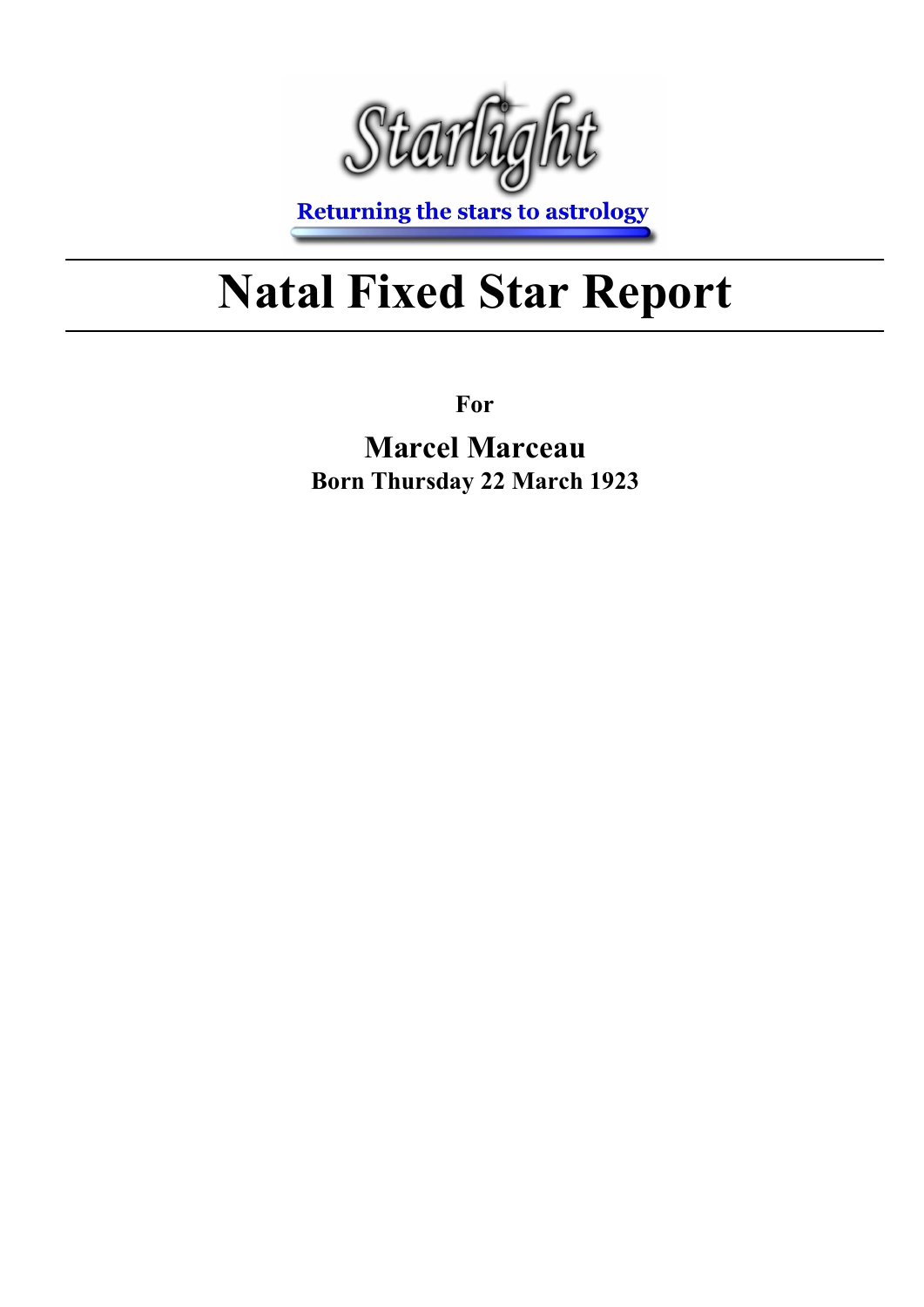#### Natal Star Report For: Marcel Marceau

Thursday 22 March 1923 12:00 PM +00:00 Strasbourg, France Lat 48°N35', Long 07°E45'

Orbs used 2.00 minutes parans, 4.00 minutes angles Day beginning at Sunrise

On the day you were born, you not only gained the magic of your horoscope, you also gained the myths and meanings of a sky full of stars. Not all the stars, just those that formed links to your natal planets via what is called parans. By considering the star parans in your life you will be encountering a whole new (though very old) layer of myth and meaning to your chart. Welcome to your Stars.

Each star has a unique and wonderful pattern of visibility for any given place on earth. Some stars will be visible for a period in the night, yet later in the year they will fail to appear and be lost to the view of stargazers. Others will also rise or set at night, but instead of disappearing from view altogether, they will lose touch with the horizon and spend the whole night being visible in the starry sky. Yet both these sorts of stars will eventually return to rising or setting during the night, with each individual star doing so on a particular date of the year. However, there is also another set of stars that do not partake of this dance and are always visible, and never sink beneath the horizon, spending every night circling around the pole.

To the Egyptians the stars were deities and so these annual star patterns had strong religious significance. The never setting circumpolar stars were considered to be the Immortals for these are the deities that never died, the stars that never set. But the stars that rose or set during the course of the year were the deities who moved between the world of humans and the world of the Immortals, or the Underworld, the place the stars journeyed when they disappeared from view. These were the deities who communed with humans, the deities who were approachable and open to prayer.

Such stars would, according to their unique rhythm, reappear at set calendar dates. If they reappeared from the Underworld, they would rise just before, or with, the rising sun and be called the Heliacal Rising Star. This star was considered the ruling deity for a period of time until the next star in the annual cycle re-emerged from the Underworld. Or, if the star came back from the realm of the Immortals and once again touched the earth, they would appear to set just before, or with, the rising sun and be called the Heliacal Setting Star. This star can also be considered the ruling deity for a period of time until the next star in the cycle appears to descend from the Immortal realm. So important were these times of the return of a star that the Egyptians based their religious calendar around such events and built temples designed to capture the returning star's light onto the altar of the deity.

Thus, there will be at least two stars that rule the period of time and place in which you were born. One star will be the most recent to have returned from the Underworld and the other would have returned from the realm of the Immortals. Both stars have significance for you. Occasionally more than one star can return on the same day so some people will have more then one Heliacal Rising Star or more than one Heliacal Setting Star. These stars, and their meanings, are guiding principles in your life.

#### Your Heliacal Rising Star is:

 $\mathsf{D}_{\infty}^{\diamondsuit}$  Deneb Algedi - The Ancient Law Giver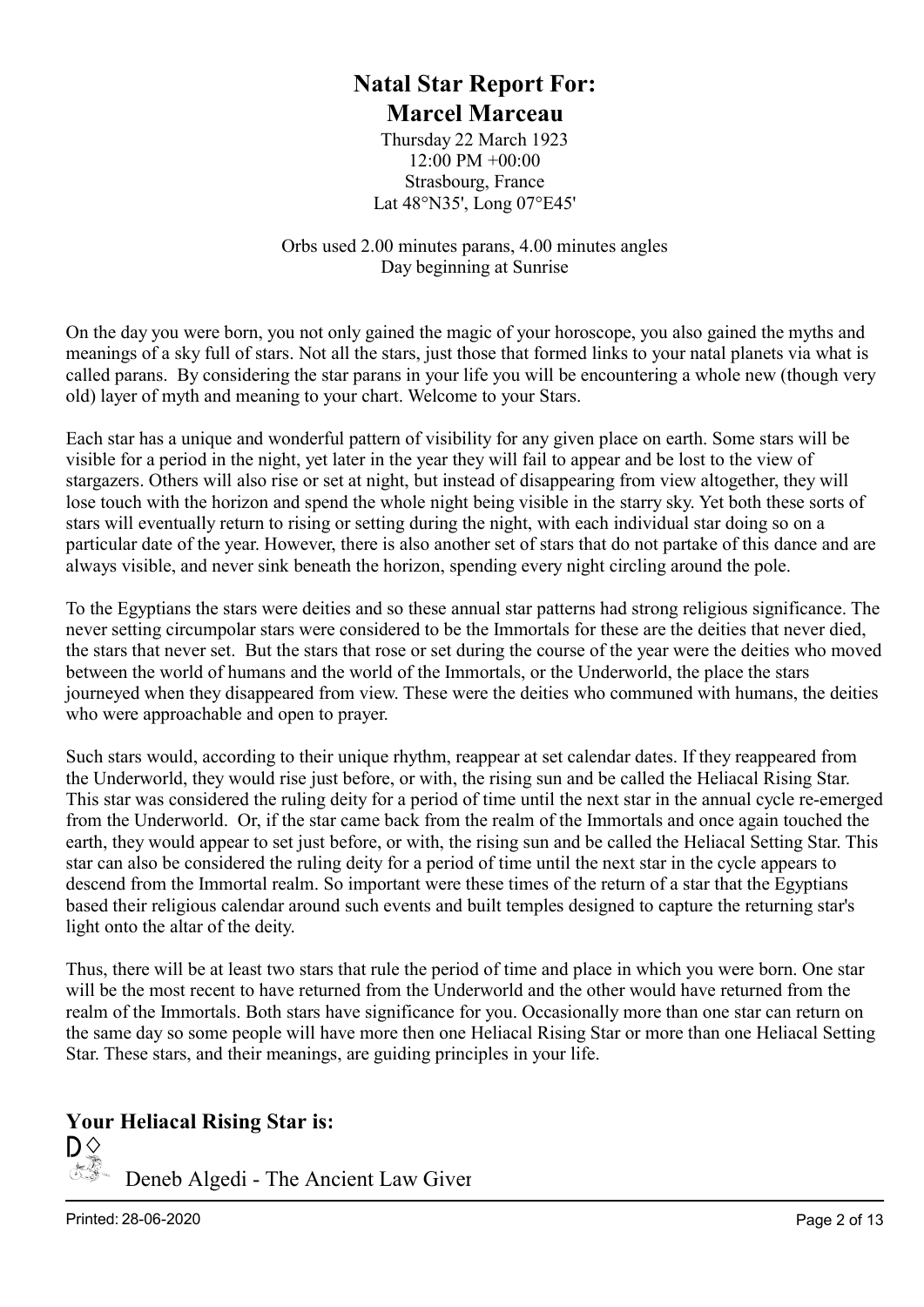#### Seeking the legal, physical or metaphyical laws that govern the world

This is the star that has been walking the path of the underworld and has now emerged to be visible in the world of humans. This star, the Heliacal Rising Star, is the star that you were born under and it will bear gifts to you from the land of your past, your family and your genetics. It is your gift, the jewel or the treasure, which your ancestors handed you at your birth. This star is a theme in your life; helps to build your philosophies, and can at times take on a vocational pulse.

If you were born at moderate latitudes in the northern hemisphere, then most people born in late February or March will have this star as their Heliacal Rising star. Similarly, if you were born in the southern hemisphere in late August and September it will probably be your Heliacal Setting star. So this star does not give a great deal of personal information in this position. However it still represents the background theme in your life. Deneb Algedi is linked to the symbolism of the law-giving, justice-orientated ancient god who is trying to civilise his people. Therefore, matters of justice are a theme of your life, and you are a person who is trying, in some way, to use wisdom and knowledge to protect and help the people around you.

### Your Heliacal Setting Star is:

A strong belief in the correctness of one's position, or path  $\mathbb{R} \setminus \mathbb{R}$  Regulus - The Heart of the Lion

This is the star that has been living amongst the immortals of the pole, and has now, at the time of your birth, returned to earth. This star is known as the Heliacal Setting Star and is a gift or treasure given to you from your spirit, from your immortal soul, from your daemon. This star represents goals that you reach for; vocations that motivate you, and the spiritual pathways that you seek. This star represents your doorway to the immortals, or your journey towards a fulfilled life. That which gives you the greatest happiness.

Being one of the Royal Stars of Persia, this is one of the great historical stars of the sky. The Persians saw it as the Watcher in the North and linked the star to their mythical king Feridun who, according to their mythology, once ruled the entire known world. He was a good and great king whose mythical origins were similar to those of Zeus. Like Zeus, he was raised separate to his family, and suckled on a sacred cow. In his adulthood, he claimed his throne after a great battle. He is an image also very much like Osiris in Egyptian mythology: teaching; bringing peace and civilisation; and giving laws to his people. In his old age he decided to divide his great kingdom amongst his three sons. The two eldest fell upon and murdered their younger brother in order to take his lands, and this act so grieved Feridun that he took revenge upon his two elder sons. The resulting battle was the end of his kingdom and the end of the golden days of Feridun. The importance of this story is that it shows us the myth behind the military honours and success associated with Regulus. Like the other three Royal Stars, great success can be gained, but only by facing a particular nemesis. For Regulus, this nemesis is revenge. You may gain a great deal of success in your chosen field, but if you ever stoop to take revenge, you will lose power, position and standing in the community. Regulus indicates power and success, and so is active in the charts of successful people. But the higher this star takes a person, the more they must guard against revenge. To be born with one of the Royal Stars in such an important position on the day of your birth will put a strain on the rest of your chart, for you will be pushed to succeed, to shine, or to move forward in your life. This may fit well with the rest of your chart, in which case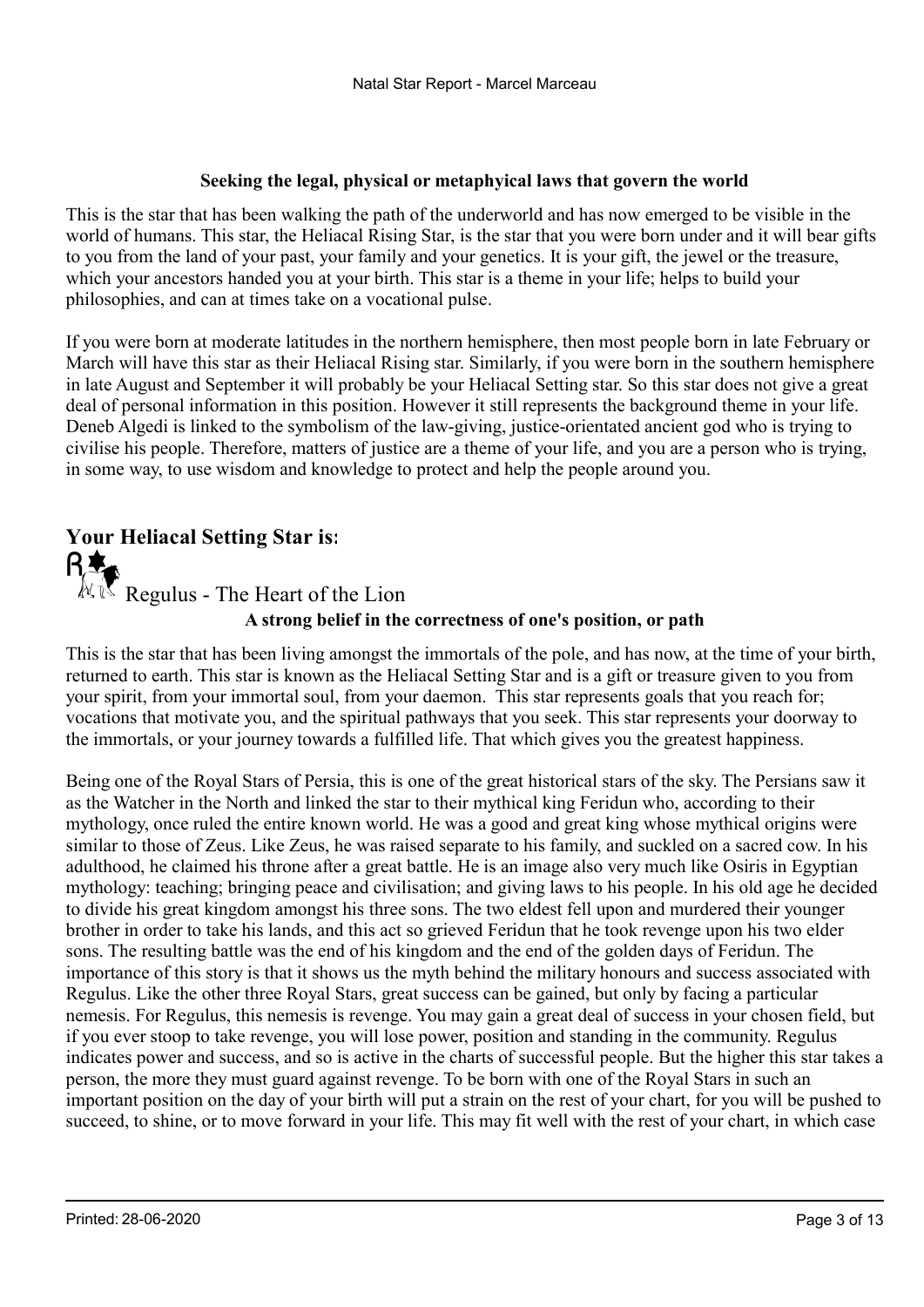you should step out, as success is yours. However, it may contradict other needs, in which case, by taking pride in small things, the deep pressure to shine that Regulus will apply to you can be eased. With Regulus in this position in on the day you were born, you should aim high, but with awareness of the danger of revenge.

#### Stars that are linked to your planets...

Stars form links or parans to your planets, via the angles of your chart. If a planet is at a key point of its daily movement, either Rising, Setting, Culminating or At the Bottom of the Sky, and at the same time a star is also at one of these key points in its daily movement, then the star is in paran to that planet. The angle that the star occupies also tells us the period of your life when the mythology of the star will be expressed. If the star is rising then it affects your youth, if culminating then the prime of your life, if setting the latter years, and if lower the star is a foundation, or summary statement concerning your life.

Only the visible planets are used in this report, as the outer planets are generational and do not have meaning at a personal level.

#### Some Stars are at a Phase of Curtailed Passage

Some of the stars that are in paran to your natal planets are in a stage of their cycle known as Curtailed Passage. These stars were visible in the night sky at sunset, and were still visible in the night sky at sunrise. These stars have therefore lost contact with the earth, as they are not seen to touch the horizon during the course of the night and are thought to be walking with the immortals, and are not open to the prayers of humans. In this situation the stars seem to express themselves in a more fated manner, and you will find it more difficult to deal with, or embrace, the themes of these stars in your life. Therefore, in this report, any star that is of Curtailed Passage should be read with these emphases in mind.

#### Stars of Your Youth

All of these stars are rising as they form a paran to a planet. Therefore, all of these stars will express themselves in your childhood and young adulthood. Simply put, these stars influence the first third of your life. With these stars shaping your childhood, they will have an impact on your parents, schooling and social skills, and in that manner can have a large impact on your whole life. These stars are:



That the time of your birth, and for this latitude, this star is in the phase of Curtailed Passage and is therefore to be read more in the extremes of its meaning, rather than a more balanced expression. Refer to the beginning of this report to refresh yourself with the meaning of such a star phase.

Denebola is linked to the mythology of the Nemean Lion, for just as the Nemean Lion was symbolic of the goddess worship still practiced in rural areas, this star indicates in some degree 'being out of step' or being out of the main stream of thought. Not conforming; living on the fringe. Denebola, therefore, adds an element of difference, seeing the world differently in some way. Denebola in paran to your Mercury influences how you think and talk, what interests you, and how you learn. If active in your youth then there would have been difficulties in your education. Either you were educated in a way that was different to most others, or you felt you were disadvantaged in some way, perhaps because of language or culture. If Denebola is active in your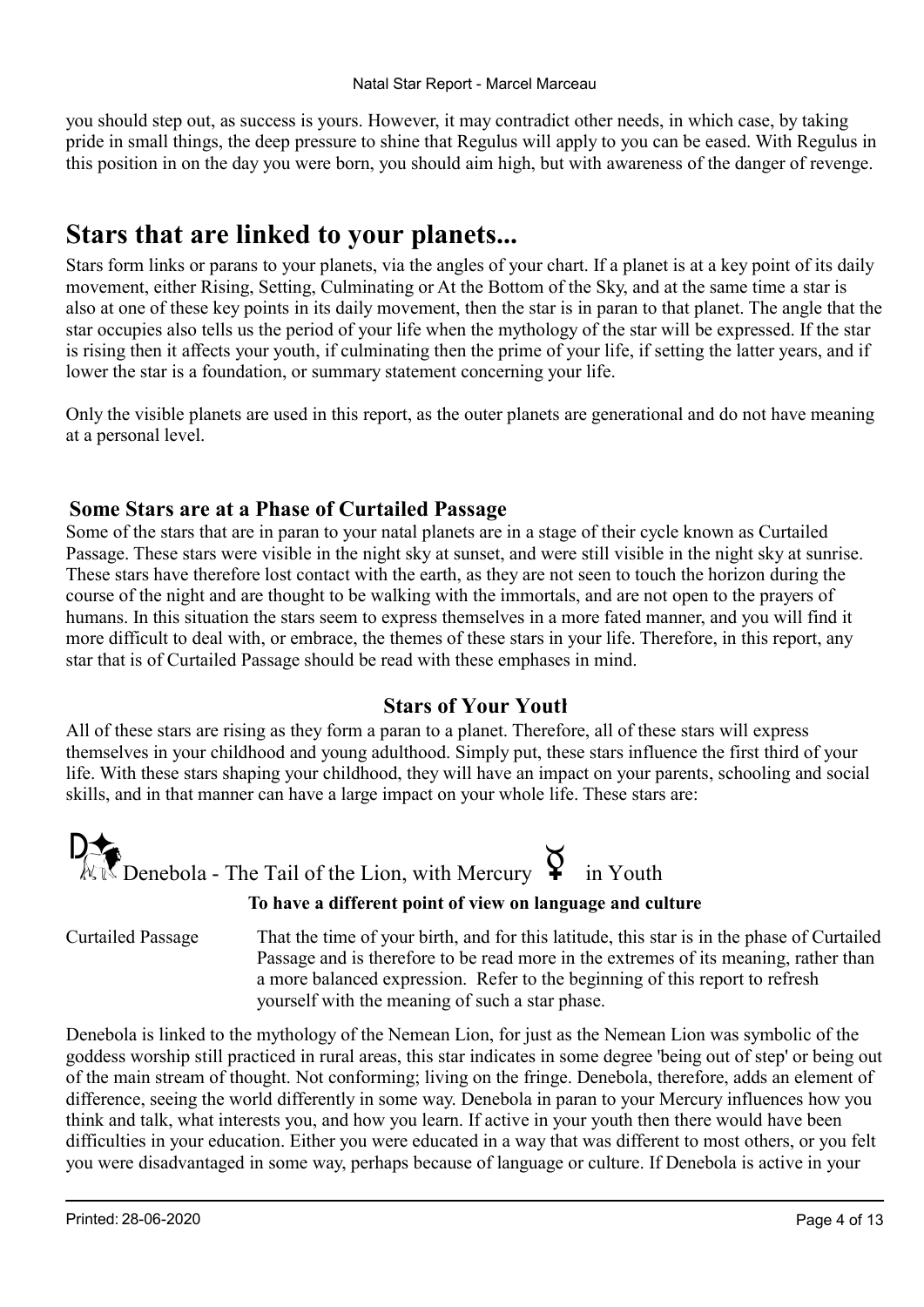adult years you will be interested in unusual ways of communicating, in the use of language, in the power or impact of words, and the diversity of human cultures. You are happy to think outside of the square, seeing the world from a different point of view, and you will seek to learn, teach, and explore these areas, either professionally or simply as a hobby.

### P<br> $P_{\ell}$ <br>Procyon - The One that Comes Before, with Saturn  $\ell$  in Youth To try and build a body of work in difficult, or changing, circumstances

With Procyon in paran with your Saturn you will find it difficult to build for long term projects. For Procyon comes before The Shining One, Sirius, and thus can indicate a quick rise but with no real substance. Procyon is like fireworks - wonderful to watch, taking centre stage, but quickly fading, and then needing more fireworks to sustain the thrill. So Procyon must act quickly or not at all. When this star is linked with Saturn, you will be inclinded to try to build on these short term events; yet by their very nature that will prove most difficult. A better use of this stellar pair is to recognise that you can be a stabilising force at times of upheaval, crisis or emergency. This makes you a good crisis worker.

### $\mathbb{R}$ Regulus - The Heart of the Lion, with Jupiter  $\mathbb{Z}$  in Youth To be involved with those who hold high office

Regulus in paran with your Jupiter indicates that success and achievement follow you, provided that you are noble in your intent, and can rise above the petty jealousy of others. Regulus is one of the Royal Stars of Persia and as such promotes success, achievement and even honours, coming to you from the area where you take this noble attitude. However, it is important to remember that the Persians saw this star as the Watcher in the North and linked it to one of their mythical kings. This king was a successful empire builder until he entered into a battle for the sake of revenge. This was his great undoing, and in the same manner revenge can also be your undoing. Accept the success, achievement, and at times luck, that this stellar combination can bring, but always ensure that you avoid using your position to do harm to others.



#### Good, or fortunate, associations; one's creative work is well received

With Sadalmelek in paran with your Moon you will be a naturally happy person who is blessed with good friends and intimate relationships. For Sadalmelek is one of a pair of stars in the constellation of Aquarius, both of which meant "lucky" to their Arabian namers. Indeed their names mean a form of luck, Sadalmelek being translated as Lucky One of the King, and Sadalsuud, its twin, meaning Luckiest of the Lucky. Sadalmelek is the more conscious form of this luck, and you will have found that, when you put effort and work into maintaining and growing your friendships and relationships, they are very fruitful. You gain joy from helping others, or from receiving the help, and at times patronage, of others.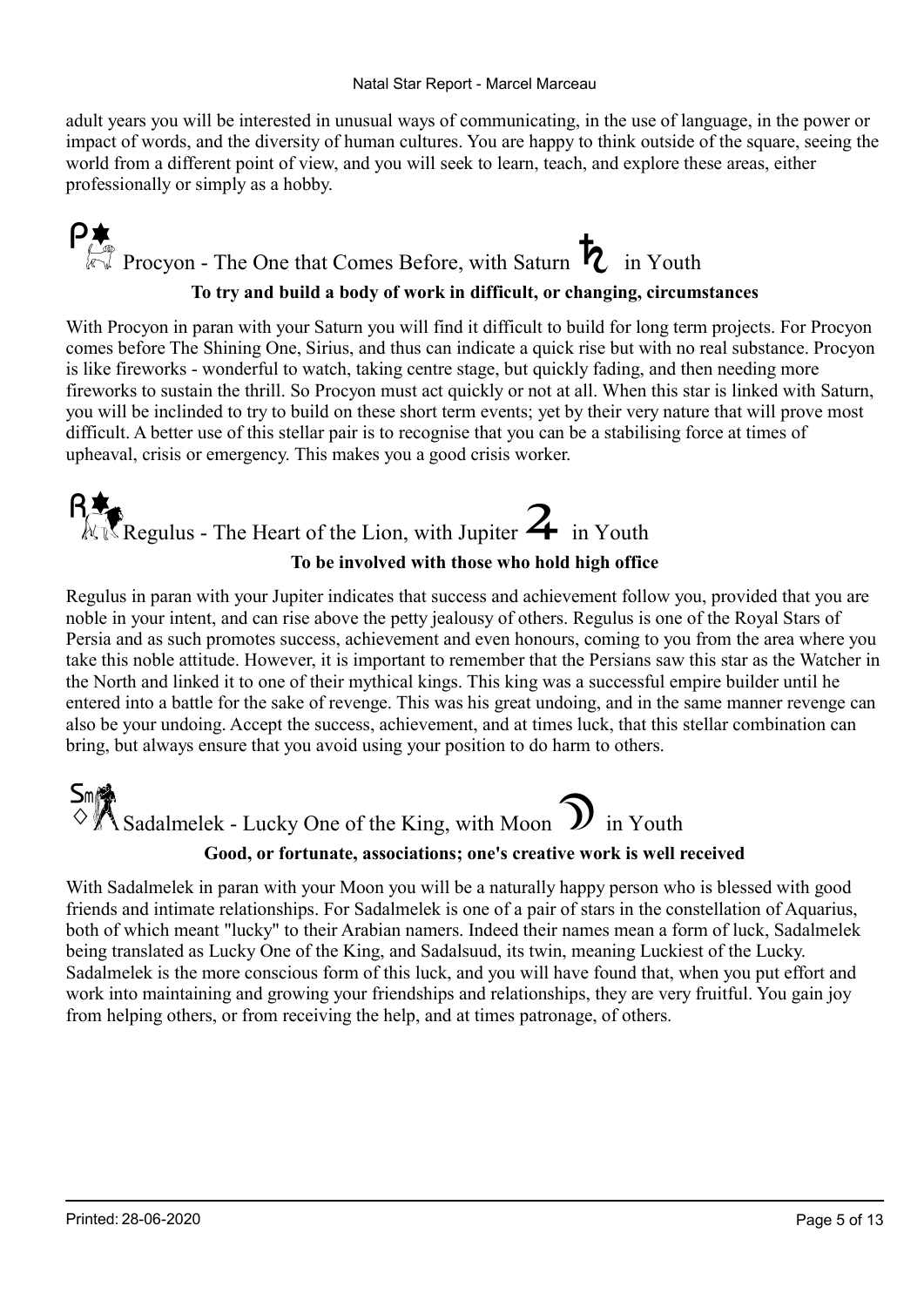

#### The one who gathers information, things or people

Curtailed Passage

That the time of your birth, and for this latitude, this star is in the phase of Curtailed Passage and is therefore to be read more in the extremes of its meaning, rather than a more balanced expression. Refer to the beginning of this report to refresh yourself with the meaning of such a star phase.

With Vindemiatrix in paran with your Sun you are a person who gathers information or people, and seeks ways to place them into a new order or structure. For the name Vindemiatrix means Grape-Gatherer, for it was said to be the heliacal rising star that indicated the harvesting of the grapes. And even when precession removed Vindemiatrix from this important calendar date, the Greeks and Romans maintained her identity as the Grape Picker. Vindemiatrix, connected with the time of harvest, thus implies a time of action; a time to pick what one has sown. It marks you as a collector, or gatherer of people, ideas or information; but also a person who is patient and will wait for the correct time to harvest. In paran with your Sun, you may have seen your father-figure in this way; if active in your adult years, then you will gather, harvest and collect in order to create. Along with this desire to collect comes also patience, and an understanding that some ideas are best gathered only after they have had a chance to grow. This skill could make you a good trader on the stock markets, or a good coach of a team. Knowing when to reap and when to sow is a very valuable skill.

 $\text{Zg}$   $\blacklozenge$ <br> $\text{Zg}$   $\blacklozenge$  Zuben Elgenubi - The Southern Pan of the Scale, with Mars  $\text{C}$  in Youth Actively involved with the quality of other people's lives

With Zuben Elgenubi in paran with your Mars, you are strongly motivated to take action to change the quality of the lives of people or animals around you. For this star is one of a pair of stars, its twin being Zuben Eschamali, with each star representing one of the pans of the scale of Libra. The word zuben means claw, as the pans of Libra were originally the claws of Scorpio. Both of these stars have a common theme, with Zuben Elgenubi showing us the light, brighter side. Strongly involved in social reform or social justice, this star has higher ideals than its northern partner, for its prime motive is not personal gain but rather to benefit the group. This star is involved with reform, and will resist the temptation for personal gain or power. Linked with Mars, your motivation and drive is to help in some way. This help wants to be hands-on and involved, and will find it very difficult to take a back seat.

#### Stars of Your Prime

All of these stars are culminating as they form a paran to a planet. These stars will be influencing you in your adulthood, or the second third of your life. These stars will therefore have an impact on your career, adult relationships, children and financial prosperity. In addition, some of these stars will be doubly emphasised as they will not only be present and active in the prime of your life but will be shown, later in this report, to be coming from a deeper source, coming from the foundation stones of your being. These stars are discussed here, as it is in this period of your life that you first encounter their impact they will, however, simply grow stronger as your life unfolds. The stars that are active in the prime of your life are:

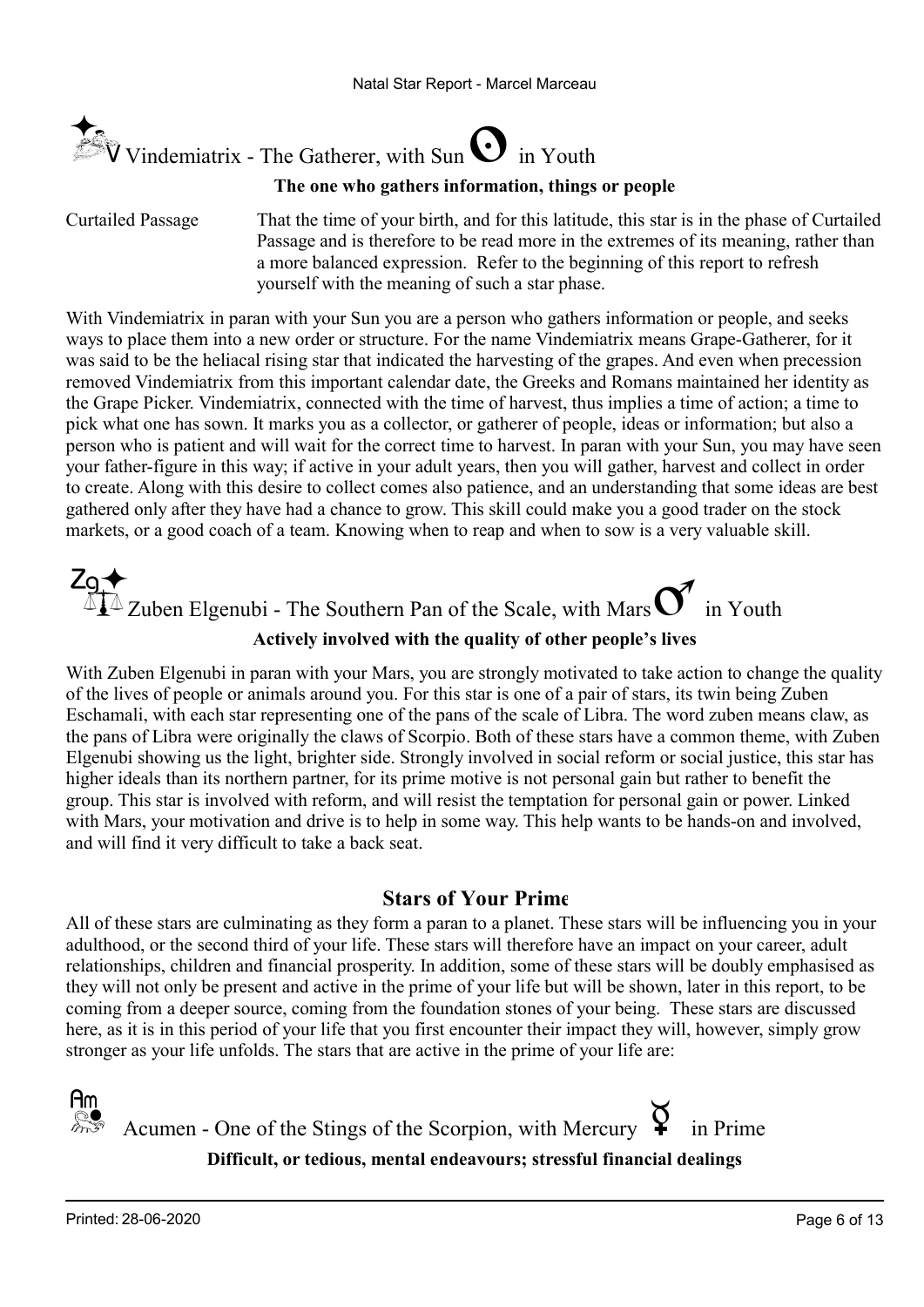Natal Star Report - Marcel Marceau

This is one of a pair of nebulae its twin being Aculeus. Both of these stars, Aculeus and Acumen, are the tail of Scorpio, the sting, and tend to be linked to attacks, not only physical, but also mental, verbal or spiritual. Acumen carries the negative or shadow side, so there are attacks that weaken, attacks that can slowly but surely erode you. Acumen in paran to your Mercury influences how you think and talk, what interests you, and how you learn. Mercury is also the god of business, contracts and paperwork, so all of these areas will be influenced by Acumen. If the star is active in your youth, then you may have found language or schooling difficult or arduous. If Acumen is active in your adult years then at the professional level you could be drawn to doing business, negotiating, communicating, trading with groups that are hard to reach. Or you may have many disadvantages socially. On a personal level, Acumen with Mercury can indicate that your beliefs or ideas put you at a disadvantage in the establishment. This should not deter you from your path but rather impress upon you that retreat can sometimes be the wisest choice.

## $A_{\ell}$  Alpheratz - The Navel of Pegasus, with Sun  $\Omega$  in Prime Independent and freedom-loving

This influence of this star comes from your foundations, the roots of the tree of your life, your family history. In this period of your life you start to experience its energy in your social and professional world, but it grows stronger as you grow older until it eventually adds to the overall meaning of your life.

With Alpheratz in paran with your Sun you are seen as a person who seeks freedom and independence at every step of your life. Alpheratz is the speed of the galloping horse, and this is linked to your definition of yourself and how you wish to live your life. If Alpheratz is active in your youth then you are taught, by teachers, father-figures or other male figures around you, of the importance of freedom, the importance of walking or running on your own path. If Alpheratz is active in your adult years, then moving forward in your own chosen direction, in your own chosen field, is a fundamental principle in your life. You will be self employed, or otherwise free to dictate the contents of your day. You will fight against any system or individual that tries to block or contain your spirit.

## Capulus - The Sword of the Warrior, with Venus  $\mathbf{\Omega}$  in Prime

#### Questioning society's moral standards

Circumpolar

At this latitude this star is circumpolar and therefore never touches the earth. Thus you should delineate the meaning in a more forceful, or black and white manner. Refer to the beginning of this report to refresh yourself with the meaning of such a star.

This star, or rather nebula, is linked to male sexual energy: focused, direct, penetrating action. Focused and passionate and therefore, at times, brutal and violent. Its energy is clear, decisive, focused and possibly even ruthless. An 'If it can be touched, weighed or seen, then it has existence' type of mentality. Perseus' sword is the male kundalini energy, the partner to Algol. At times it can be ruthless and savage, but at other times it can show focused, clear action. With Capulus in paran to your Venus it will bring the penetrating direct action of Capulus into play with your social attitudes and moral standards. This combination can have many expressions. It could influence your career by pointing you in the direction of working with minority groups, groups that have been victimised by harsh laws or harsh social attitudes. Or it could influence your own ideas on society's rules of behaviour, and propel you to function outside of social expectations. This could express itself in a range of ways, from artistic expression to promoting your own views on moral behaviour.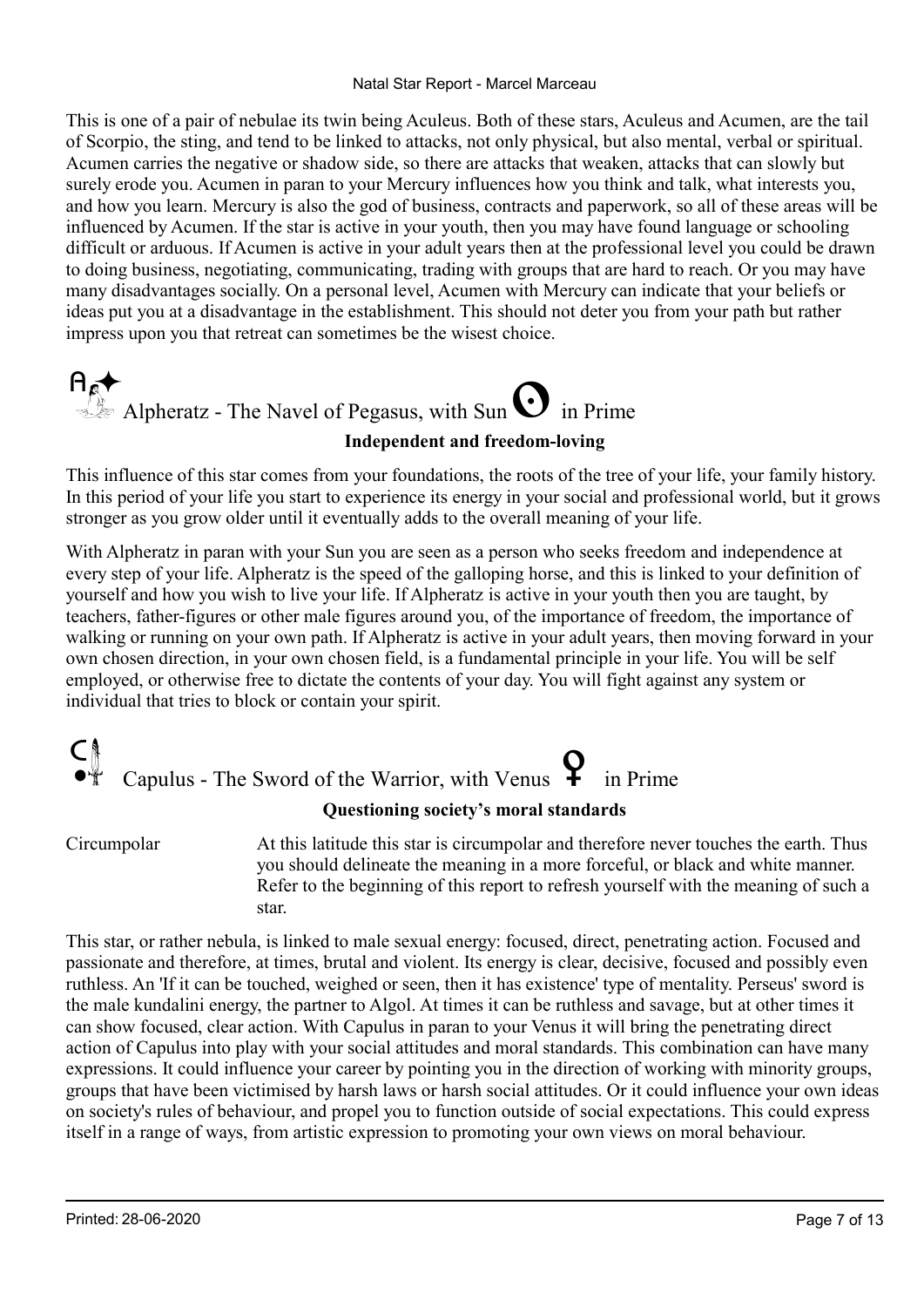### Castor - One of the Twins of Gemini, with Saturn  $\boldsymbol{h}$  in Prime The Map Maker, a person who gives shape to intellectual concepts

This star is one of twins, its brother being Pollux. These two stars are the classic twins of the heavens and represent the essence of the universal struggle with polarity. Castor and Pollux seem, because of the constant challenge of struggling with polarities, to produce writers. Castor and Pollux are probably not about writing per se, but speak rather of the successful story-teller who has a knowledge of mixing good and evil, over-lapping them with each other until both are changed and both are whole. With Castor as the active star, then you will seek the bright side of the story or situation. You are aware of the polarity but lean towards the positive pole. You are able to explore ideas and express yourself without the constant need to examine or take into account the shadowy side of the issue. Saturn in paran with stars is always about taking a concept and putting it into a tangible, touchable, seeable form. To create a body of work. Saturn in paran with Castor thus indicates that you have a desire to take an intellectual concept, an idea or a problem, and not only solve it but display this solution as an ongoing part of what you are doing with your life. You are a map maker, laying a foundation so that others can follow. This may be expressed in your career or simply in your hobbies.

## $\widehat{\mathbb{Z}}$ Zosma - The Back of the Lion, with Mercury  $\Im$

#### To be concerned with the difficulties of others

Curtailed Passage

That the time of your birth, and for this latitude, this star is in the phase of Curtailed Passage and is therefore to be read more in the extremes of its meaning, rather than a more balanced expression. Refer to the beginning of this report to refresh yourself with the meaning of such a star phase.

This influence of this star comes from your foundations, the roots of the tree of your life, your family history. In this period of your life you start to experience its energy in your social and professional world, but it grows stronger as you grow older until it eventually adds to the overall meaning of your life.

With Zosma in paran with your Mercury you are a person who is interested in the difficulties or struggles of others, whether individuals, or whole sections of the community. For Zosma is the place on the back of the Nemean Lion where it was crushed by Hercules.This myth is a symbol of the point in Greek and Roman mythology where older, goddess-centred beliefs were extinguished. Zosma itself is not feminine, but belongs rather to those whom the establishment, either directly or indirectly, makes powerless. You may be dealing with a victimising situation, or you may work with these issues as a social worker or care-giver. This is not a star of glory and fame, but rather of the invisible work of dealing with the victim, either in oneself or in one's work. Zosma in paran to your Mercury can, therefore, give you difficulties with language and learning; or it can give you a career helping others with learning difficulties, or perhaps helping people with financial problems. Zosma will bring into your life some kind of difficulty in areas of trading, learning, language, or intellect, but you can be a helper and healer, rather than a sufferer.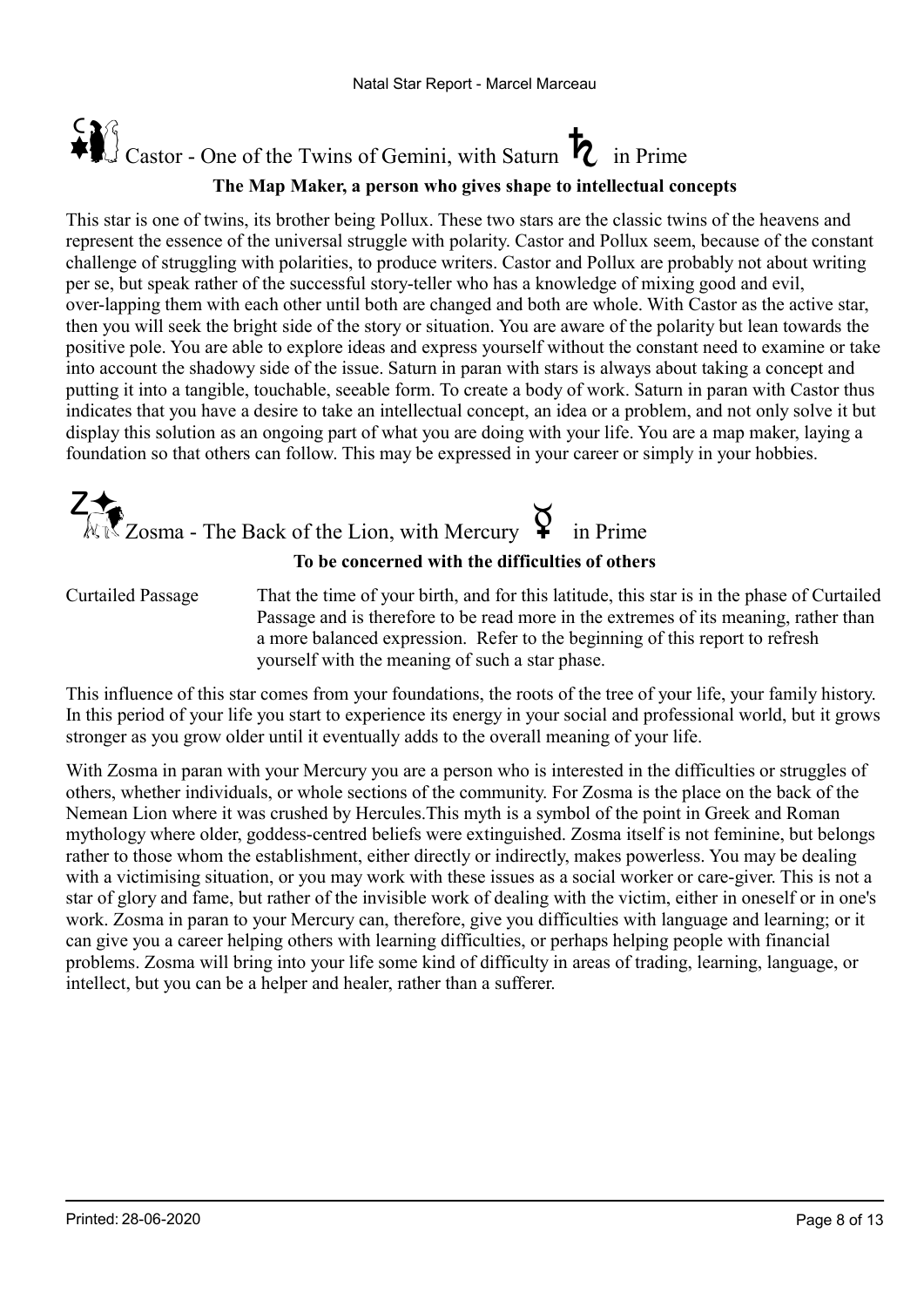#### Stars of Your Latter Years

All of these stars are setting as they form a paran to a planet. These stars will be influencing you in your later years or the last third of your life. They will be influential in the nature of your reputation, the manner in which you retire, and the autumn of your life, its joys or its sorrows. These stars are:

## $H \leftarrow$ <br>Ex Hamal - The Head of the Ram, with Mars  $\sigma$  in Latter Years Addictive, or skilled in a physical or intellectual manner

Hamal is a forceful star of action and independence. A little like the meaning of the tropical zodiac sign Aries, it seems to enhance any planet it contacts with the strength of independence. With Hamal in paran to your Mars, there is a real emphasis on your natal Mars. Strongly focused, you are very reliant upon your own physical skills to resolve problems that you encounter. These skills may be athletic, artistic as in dance, or simply your physical energy, readily available to tackle hard problems. You will also admire others who are people of action, or hold the philosophical attitude which favours immediate intervention rather than allowing time to resolve issues. Haste can cause you difficulties and, in worst cases, you may have to struggle with a hot and aggressive temper. You are suited to physical action, so you will need to ensure that your lifestyle embraces this theme.



#### To gather others around an idea, a teacher

That the time of your birth, and for this latitude, this star is in the phase of Curtailed Passage and is therefore to be read more in the extremes of its meaning, rather than a more balanced expression. Refer to the beginning of this report to refresh yourself with the meaning of such a star phase. Curtailed Passage

With Vindemiatrix in paran with your Jupiter you are a person who gathers others around an idea. This idea could be about sport, travel, or religion and philosophy. For the name Vindemiatrix means Grape-Gatherer, for it was said to be the heliacal rising star that indicated the harvesting of the grapes. And even when precession removed Vindemiatrix from this important calendar date, the Greeks and Romans maintained her identity as the Grape Picker. Vindemiatrix, connected with the time of harvest, thus implies a time of action; a time to pick what one has sown. It marks you as a collector, or gatherer of people, ideas or information; but also a person who is patient and will wait for the correct time to harvest. With Vindemiatrix in paran with your Jupiter, what is collected is ideas which pull others towards you, ideas that are very popular. This can make you a teacher and a leader, a person to whom other people look for ideas.

#### The Hearthstone of Your Life

All of these stars are on the Nadir, the bottom of the sky, as they form a paran to a planet. These stars will express themselves, firstly, as the foundation of your life, the roots from which you grow, and secondly, as the summation of your life. These stars can be considered your hearthstone; they are there from the beginning, influencing you from behind the scenes, but only really become visible in your life as you grow old. Some of these stars would have first expressed themselves in the prime of your life and were discussed in that section. These hearthstone stars are: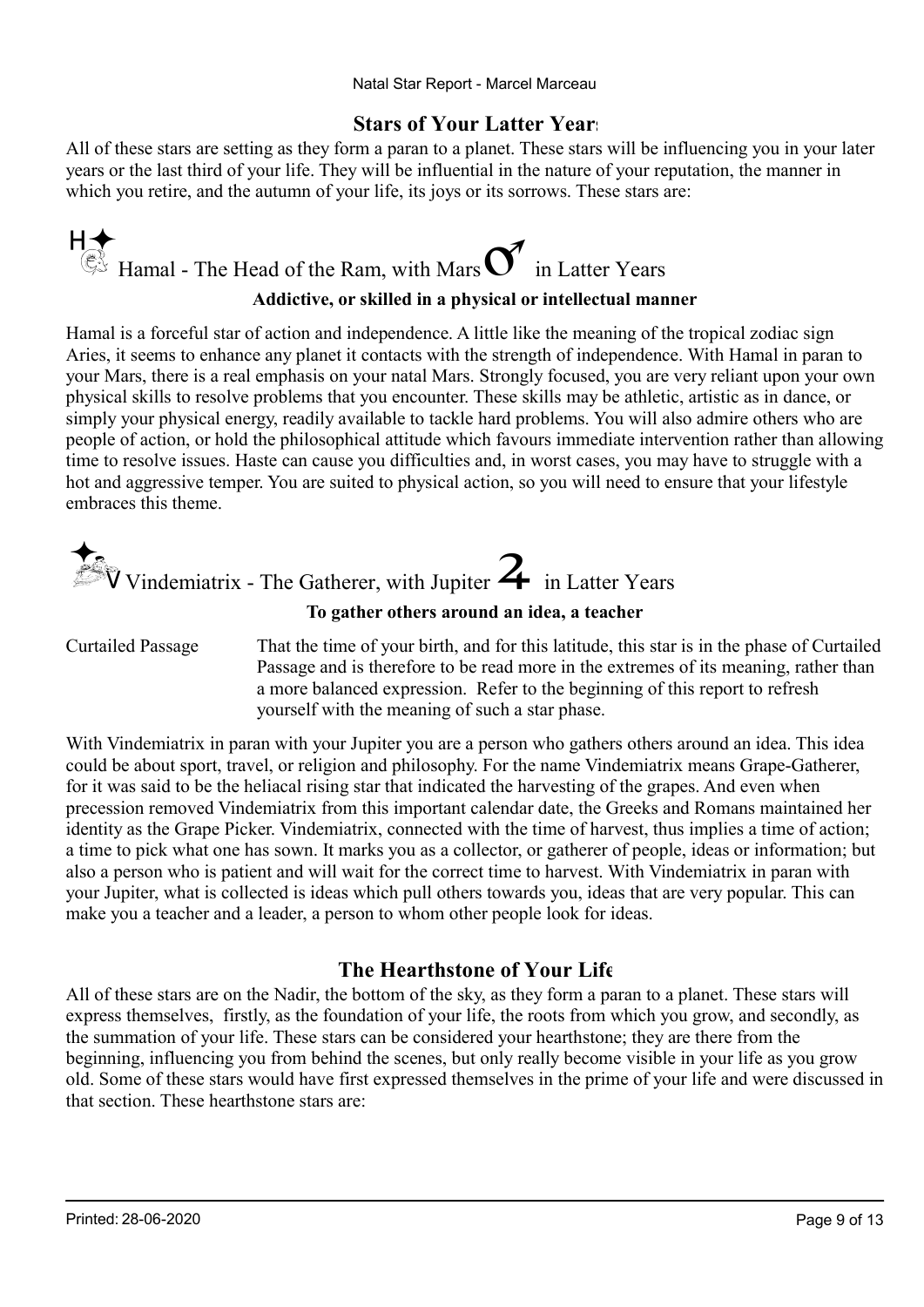## $\sim$  Alphard - The Heart of the Serpent, with Venus  $\bigoplus$  in Foundation Harshly judged or treated in matters of money, relationships or social attitudes

Alphard carries symbolism of the great serpent, and at times it is a difficult star. Here is the Heart of the Serpent, which can easily be manifested in our turbulent world as violent, untamed energy and emotional outbursts. Nevertheless, to think of Alphard in this purely violent way is misleading, for the serpent, and thus its Heart, is only just re-emerging in the human psyche. When submerged in the unconscious, it can be murderous and violent in manifestation. However, its preferred expression is conscious passion. With Alphard in paran to your Venus it will influence your social conscience, tending to make you judgemental or even ruthless in some of your opinions or attitudes. In a similar way Alphard will also influence your relationships, giving you a desire for strong, intense, passionate relationships that at times can tend towards violence or a ruthless attitude to loved ones. Alphard will also cast an influence on your approach to money and wealth, indicating a tendency to link money with very strong emotions: either a fear of losing it, or a greed for obtaining it. A more constructive use of this strong combination is to recognise that you are a very passionate person with very strong social, or economic views, and to ensure that you do not unintentionally hurt others with these strong opinions.

## Alpheratz - The Navel of Pegasus, with Sun  $\bigodot$  in Foundation

#### Independent and freedom-loving

This star expresses itself in the prime of your life but continues to grow in strength as you age. Eventually it becomes one of the main defining features of your life. For more details on the meaning of this stellar combination, look again at the stars of your prime.

# A  $\hat{A}$ <br>  $\hat{A}$  Arcturus - The Hunter and the Farmer, with Venus  $\bf{P}$  in Foundation

#### A leader in the arts or in humanistic politics

This is the star in the northern skies which symbolises the transition from the nomadic hunter-gatherer to the herder-cultivator-ploughman villager. Thus Arcturus embodies the symbolism of guarding, learning, teaching, leading. Leading and protecting people as they embrace a new life style. One who can lead the way, one who has the vision or the spirit to take the first step. Arcturus in paran to your Venus will influence your artistic and social talents. You have a willingness to explore the difficult or unusual in friendships, art and social events, as you crave excitement and the challenge that these things bring into your life. This can influence all areas of your life, altering your taste in music or the arts, and bringing eccentric people into your life. This planet-star paran combination is the maker of a leading artisan, or an original thinker in matters of social order.



When the Moon is involved with a star, it adds to the star the qualities of caring, compassion and empathy. When in paran with Markab, the saddle of Pegasus, then the great solidness and reliability of this star is linked to the emotional world of the moon. If active in your childhood, then you saw your mother-figure as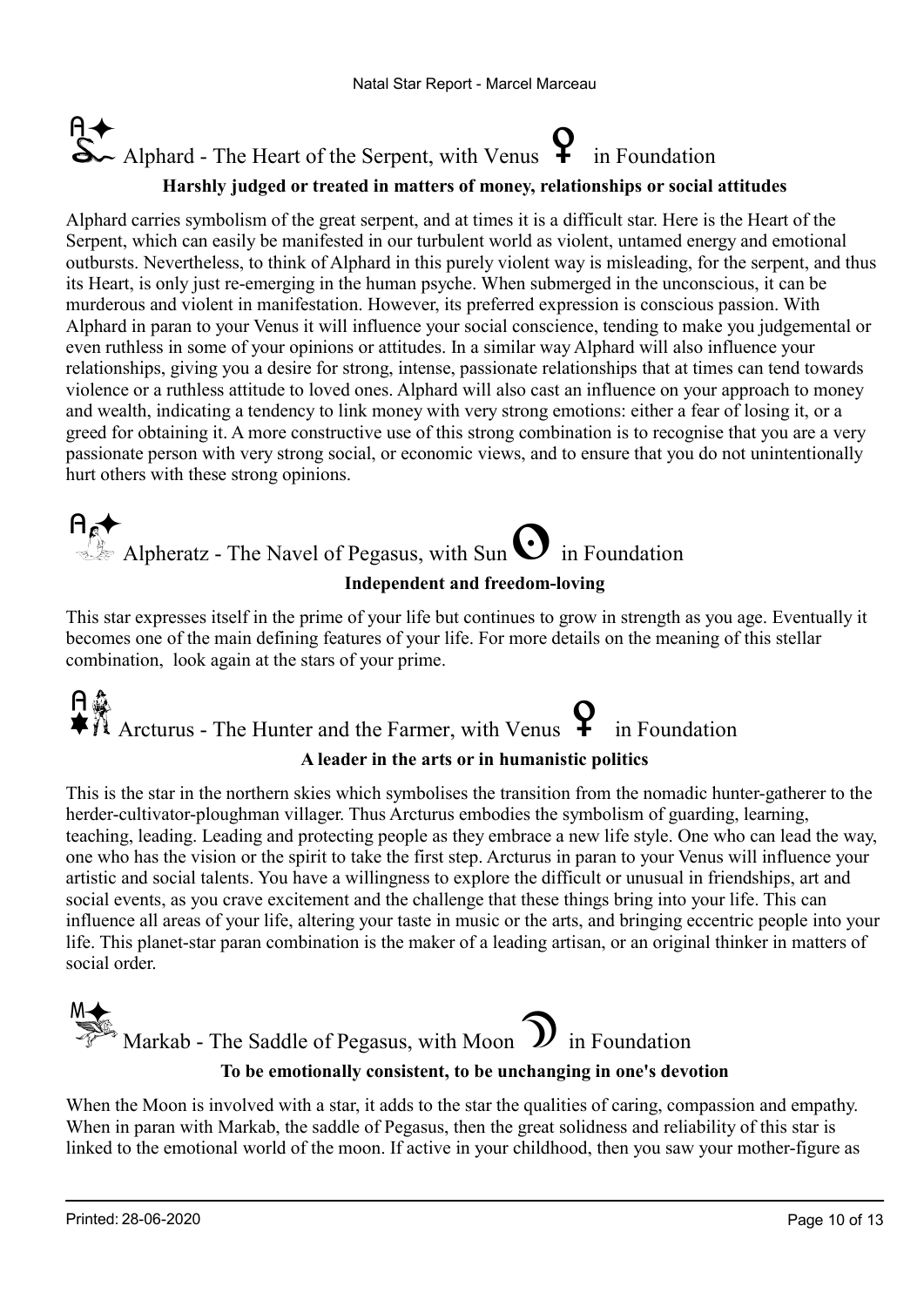#### Natal Star Report - Marcel Marceau

this steady, reliable and persistent figure. This may have been positively expressed in a loving, caring manner, or negatively as, a cold aloof atitude. Nevertheless, whatever her manner, she was consistent in this approach. >From this you have learnt the value of constant emotions, being steady and reliable. If active in you adulthood, then you are consistent in your love or devotion to a person or to a cause. There is a steadiness to your moon, which is expressed as loyalty and reliability. If you work with others, then they will repay your reliability with loyalty.

## $\mathsf{S}_{\mathsf{m}}$  Sadalmelek - Lucky One of the King, with Mars  $\mathsf{S}_{\mathsf{m}}$  in Foundation A person who makes their own luck; auspicious events follow concentrated effort

With Sadalmelek in paran with your Mars you will be a person who finds that fortune follows brave actions. For Sadalmelek is one of a pair of stars in the constellation of Aquarius, both of which meant "lucky" to their Arabian namers. Indeed their names mean a form of luck, Sadalmelek being translated as Lucky One of the King, and Sadalsuud, its twin, meaning Luckiest of the Lucky. Sadalmelek is the more conscious form of this luck, and you will find that as you put effort and energy into certain projects, lucky or fortunate events unfold. You can make your own luck, maybe not in every area of your life, but most definitely in some.

## $S_{\text{S}}$ <br>  $\Diamond$  Sadalsuud - Luckiest of the Lucky, with Venus  $\bigcirc$  in Foundation

#### Loyal friends, happy relationships

With Sadalsuud in paran with your Venus you are a person who can gain happiness from the company of good friends. For Sadalsuud is one of a pair of stars in Aquarius and both meant "lucky" to their Arabian namers. Sadalmelek is the other star and is translated as Lucky One of the King; Sadalsuud is the Luckiest of the Lucky. Sadalsuud is the more intuitive style of luck, the sort that seems to just occur, in contrast to the action of making your own luck, which is symbolised by Sadalmelek. With your Venus having a paran to this star, you are gifted in knowing the right people at the right time, and/or being blessed with good and loyal friendships.



#### To be concerned with the difficulties of others

That the time of your birth, and for this latitude, this star is in the phase of Curtailed Passage and is therefore to be read more in the extremes of its meaning, rather than a more balanced expression. Refer to the beginning of this report to refresh yourself with the meaning of such a star phase. Curtailed Passage

This star expresses itself in the prime of your life but continues to grow in strength as you age. Eventually it becomes one of the main defining features of your life. For more details on the meaning of this stellar combination, look again at the stars of your prime.

\*\*\*\*\*

Copyright © 2002. Barnswood Ltd & Bernadette Brady. All rights reserved.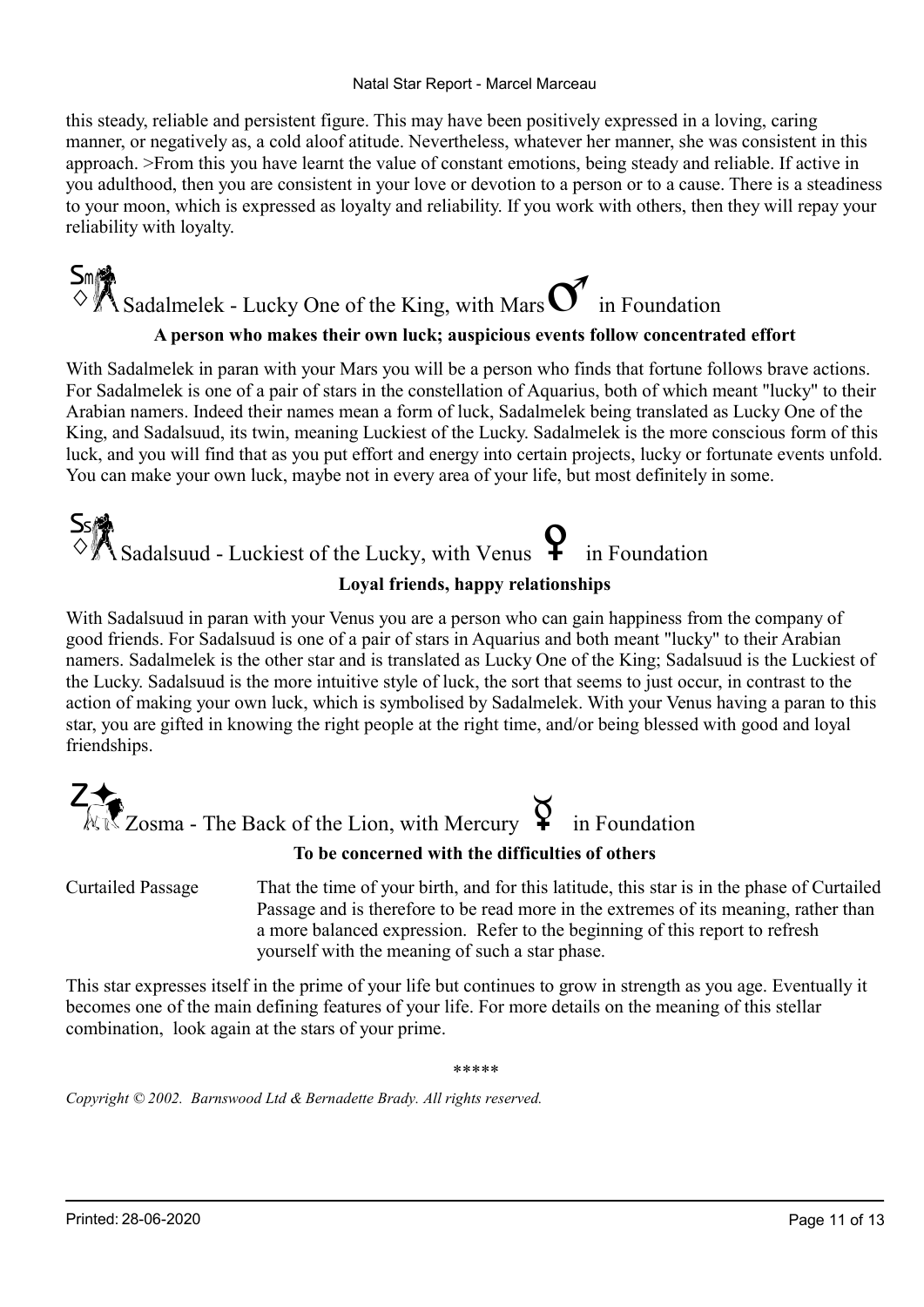#### Natal Star Report - Marcel Marceau

This report was written by Bernadette Brady. She is co-principal of Astro Logos, one of Australia's largest astrological schools dedicated to the education and qualification of practising astrologers and a Faculty Member of the Astrological Guild of Educators, International.

Her books are: Predictive Astrology, - The Eagle and the Lark: a Textbook of Predictive Astrology (Weisers USA, 1992 & 1998) which has been translated into Portuguese, Russian and Dutch as well Brady's Book of Fixed Stars (Weisers, USA 1998) translated into Russian. In 1992 Bernadette was awarded the FAA's Inaugural Southern Cross Award for excellency in the spoken and written word. In 1996 she was awarded the FAA's Southern Cross award for Research for her original work on Saros Cycles, Graphic Rectification and Fixed Stars. In 1998 along with Darrelyn Gunzburg she was awarded the FAA Southern Cross award for Education. She also co authored the astrological software package JigSaw with Esoteric Technologies and this software package, Starlight, with Barnswood Ltd. In 1999 she was the receipt of the inaugural Spica Award from the UK for her book Predictive Astrology, the Eagle and the Lark. She has published many articles in Australia and extensively overseas in the UK, Ireland, USA, Canada and NZ and most years lecturers at conferences in Europe, and the USA. Her web site is:www.BernadetteBrady.com

This report was generated by Starlight, available from Zyntara Publications Ltd at www.zyntara.com